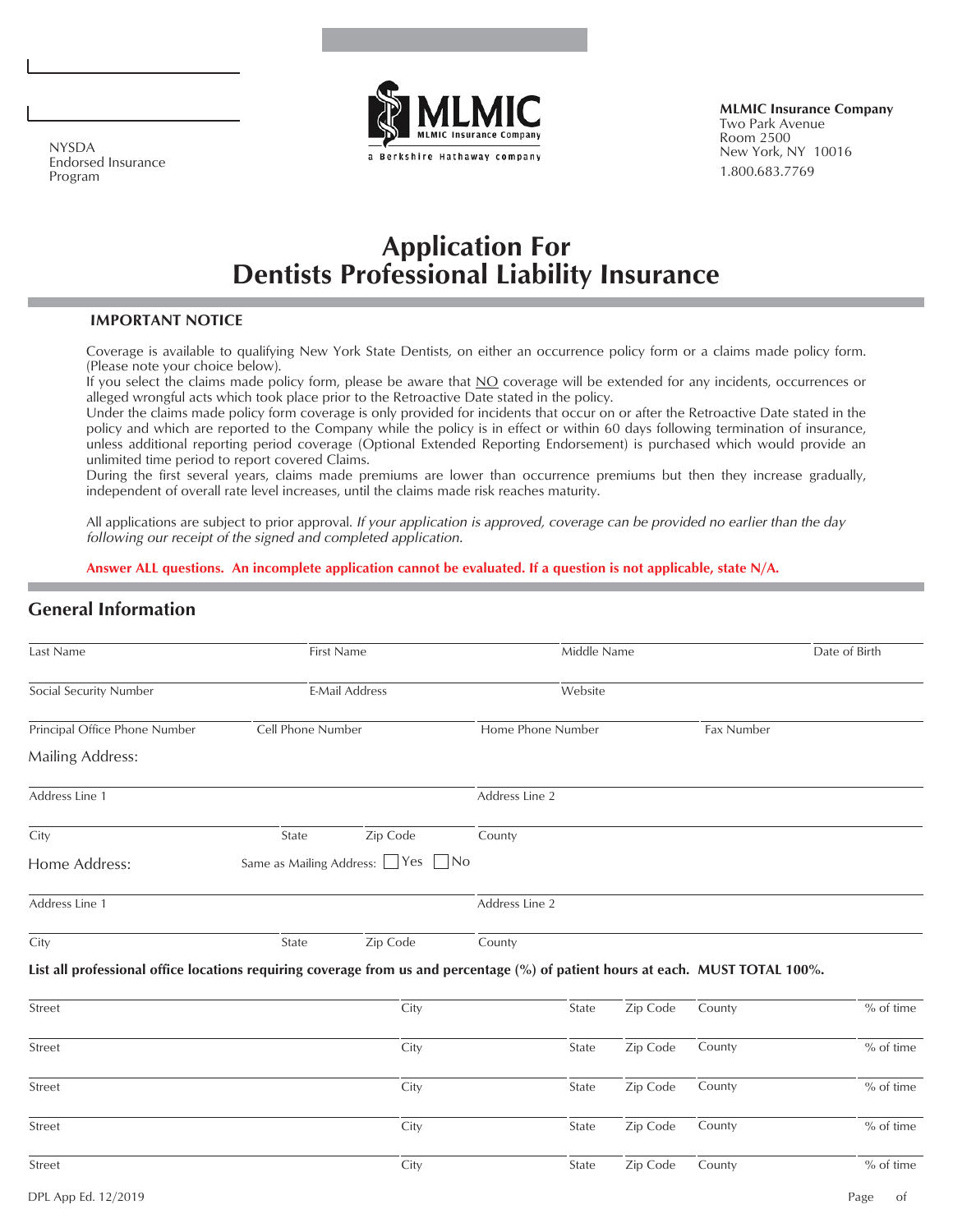### **General Information** *(continued)*

| On what date do you wish the insurance to be effective? 12:01 A.M. Standard Time on: |                                                      |  |
|--------------------------------------------------------------------------------------|------------------------------------------------------|--|
| On which basis do you wish your policy issued?                                       | Claims Made<br>Occurrence                            |  |
| Select limits of liability you wish the policy to provide:                           |                                                      |  |
| (*Note: Only Limit Available for New Dentist Flat Rate)                              |                                                      |  |
| \$100,000 Each Person/\$300,000 Total                                                | $\sqrt{ }$ \$1,000,000 Each Person/\$1,000,000 Total |  |
| \$200,000 Each Person/\$600,000 Total                                                | \$1,000,000 Each Person/\$3,000,000 Total*           |  |
| \$500,000 Each Person/\$1,000,000 Total                                              | \$1,300,000 Each Person/\$3,900,000 Total            |  |
| \$500,000 Each Person/\$1,500,000 Total                                              | \$2,000,000 Each Person/\$6,000,000 Total            |  |
|                                                                                      |                                                      |  |

Have you ever had professional liability insurance?

If yes, provide the following information with respect to all past insurance coverage**.**

| Company Name            |                          |                     | Policy Number    |
|-------------------------|--------------------------|---------------------|------------------|
| Coverage Effective Date | Coverage Expiration Date | Limits of Liability | Type of Coverage |
| Company Name            |                          |                     | Policy Number    |
| Coverage Effective Date | Coverage Expiration Date | Limits of Liability | Type of Coverage |
| Company Name            |                          |                     | Policy Number    |
| Coverage Effective Date | Coverage Expiration Date | Limits of Liability | Type of Coverage |
| Company Name            |                          |                     | Policy Number    |
| Coverage Effective Date | Coverage Expiration Date | Limits of Liability | Type of Coverage |

#### *The following questions must be completed by all applicants who were covered on a claims made basis by their prior carrier:*

If your immediate past insurance coverage was written on a claims made policy form, do you intend on purchasing Optional Extended Reporting Endorsement ("Tail") coverage from your prior carrier?

*PLEASE NOTE: If you select claims made coverage with MLMIC, it will only provide protection for incidents which both occur and are reported on or after the effective date of your policy unless you secure Prior Acts "Nose" coverage from the Company. (See Request for Prior Acts ("Nose") Coverage)*

### **Request for Prior Acts ("Nose") Coverage**

This section should only be completed if you meet the following requirements:

- You are presently covered on a claims made basis by a New York State admitted carrier.
- You are not purchasing Optional Extended Reporting Endorsement "Tail" coverage from your prior carrier.
- There is no coverage lapse between the cancellation date of your current claims made policy and the requested effective date of your MLMIC coverage.

For what period of time are you requesting "Nose" coverage?

From (MM/DD/YYYY): To (MM/DD/YYYY):

**A copy of the declaration page of the policy (or policies), including all endorsements in effect during the period for which you are requesting "Nose" coverage must accompany your application. If this information is not included, it will delay the processing of your application**.

 $\Box$ Yes  $\Box$ No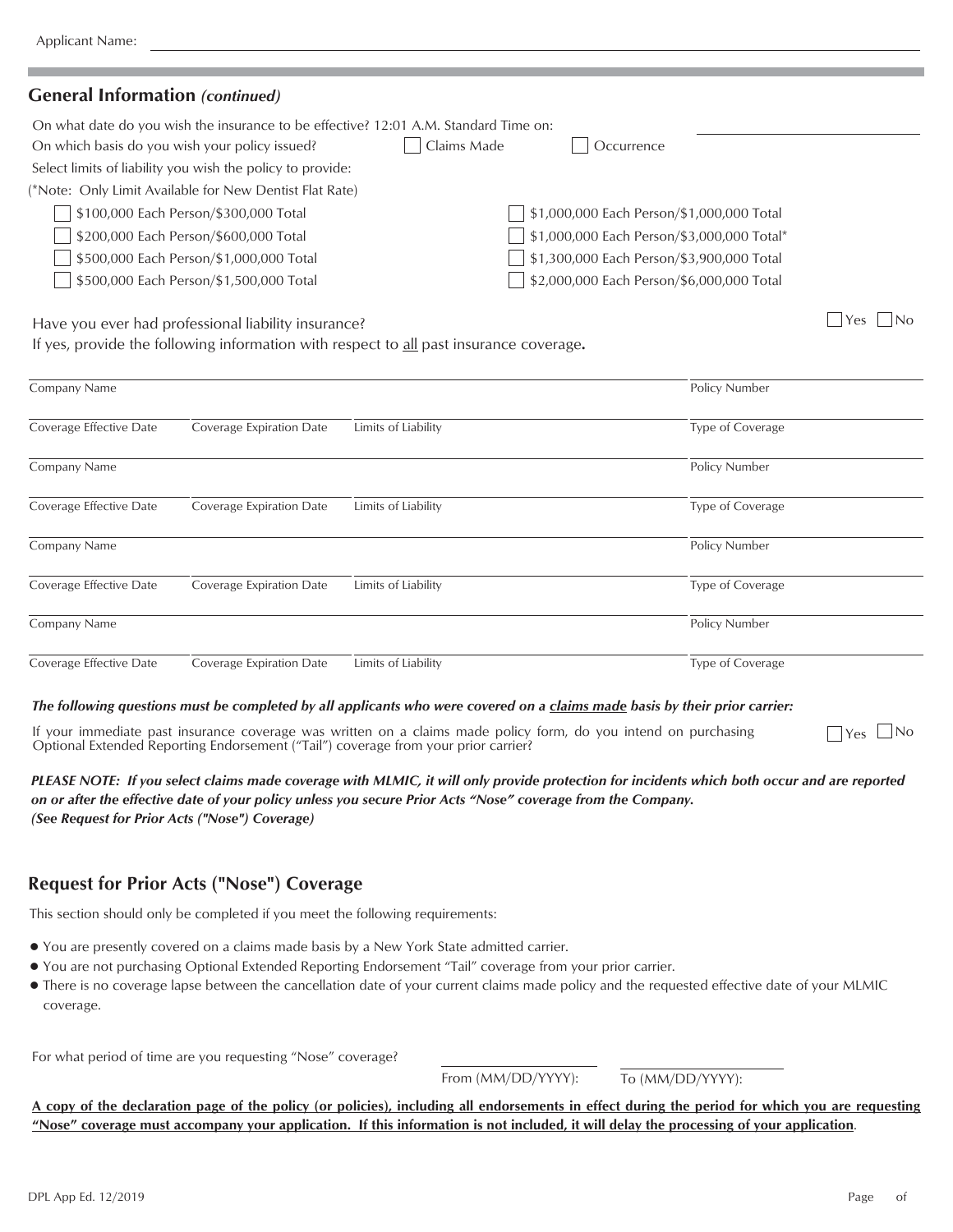### **Education Information**

1a. Dental School Attended:

| Name                                                                                                       |                                                  |       |               |       |                            |    | Degree                        |
|------------------------------------------------------------------------------------------------------------|--------------------------------------------------|-------|---------------|-------|----------------------------|----|-------------------------------|
| City                                                                                                       |                                                  | State | Country       | From  |                            | To | Year Graduated                |
| 1b. If you are a Foreign Dental School graduate, are you certified by the State Board of Dental Examiners? | What United States dental school did you attend? |       |               |       |                            |    | $ $ Yes<br>$\vert$ $\vert$ No |
|                                                                                                            |                                                  |       |               |       |                            |    |                               |
| Name                                                                                                       |                                                  |       |               |       |                            |    | Degree                        |
| City                                                                                                       |                                                  | State | County        | From  |                            | To | Year Graduated                |
| Other Training<br>2.                                                                                       |                                                  |       |               |       |                            |    |                               |
| Name of School/Institution                                                                                 |                                                  |       |               |       | Name of School/Institution |    |                               |
| City                                                                                                       |                                                  |       | State/Country |       | City                       |    | State/Country                 |
| From                                                                                                       | To                                               |       | Degree        |       | From                       | To | Degree                        |
| Type of Training                                                                                           |                                                  |       |               |       | Type of Training           |    |                               |
| 3. What professional licenses do you hold?                                                                 |                                                  |       |               |       |                            |    |                               |
| Type of License                                                                                            |                                                  |       |               | State | License Number             |    | Date Licensed                 |
| Type of License                                                                                            |                                                  |       |               | State | License Number             |    | Date Licensed                 |
| Type of License                                                                                            |                                                  |       |               | State | License Number             |    | Date Licensed                 |

**4a.** Please list continuing education program(s), risk management course(s) and seminar(s) you have attended over the last five years. If none, state "NONE" and advise how education is upgraded.

**4b.** Have you satisfactorily completed a risk management course? **All and the set of the set of the set of the set of the set of the set of the set of the set of the set of the set of the set of the set of the set of the** 

If yes, please attach certificate of completion.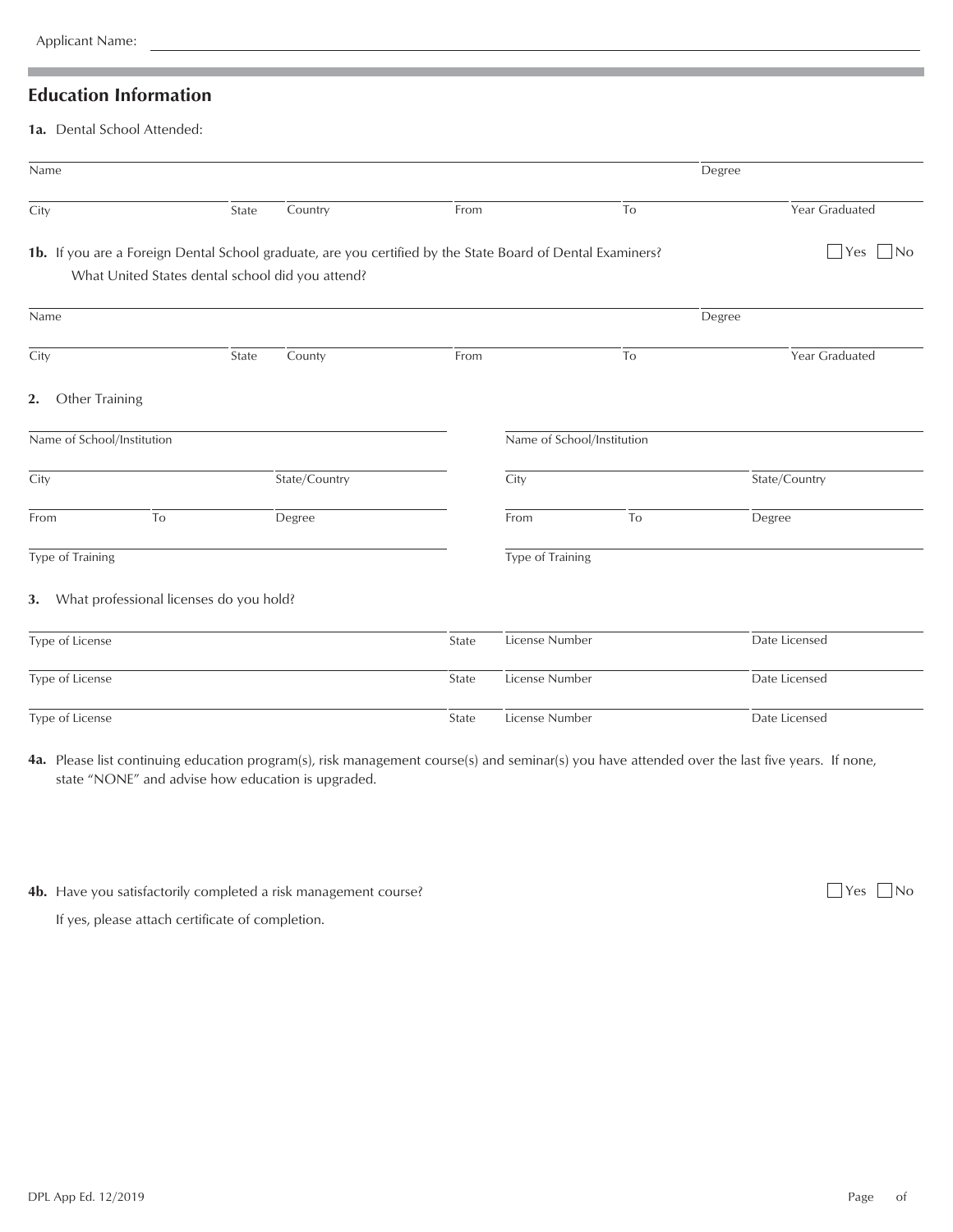| Page | -ot |
|------|-----|
|      |     |

### **Practice Information**

**1a.** List current hospital staff appointment(s), including any for which you are applying and estimate annual number of patients

|             | admitted by you:<br>Name of Hospital                                                                                                                                                                                                                                                                                           |              |                                                                     |                                                                          |                  | <b>Estimated Number</b><br>of Admissions        |       |
|-------------|--------------------------------------------------------------------------------------------------------------------------------------------------------------------------------------------------------------------------------------------------------------------------------------------------------------------------------|--------------|---------------------------------------------------------------------|--------------------------------------------------------------------------|------------------|-------------------------------------------------|-------|
|             | 1b. Would you like certification of insurance sent to above hospital(s)?                                                                                                                                                                                                                                                       |              |                                                                     |                                                                          |                  | Yes                                             | - INo |
| City        | 2. List locations where you have practiced to date:                                                                                                                                                                                                                                                                            | <b>State</b> | Country                                                             |                                                                          | <b>From Date</b> | <b>To Date</b>                                  |       |
|             |                                                                                                                                                                                                                                                                                                                                |              |                                                                     |                                                                          |                  |                                                 |       |
|             | 3a. Are you a member of NYSDA?<br>If yes, identify District affiliation:<br>What is your ADA number?                                                                                                                                                                                                                           |              | <u> 1989 - Johann Stein, mars an deus Amerikaansk kommunister (</u> |                                                                          |                  | Yes                                             | - INo |
|             | 3b. List all other professional societies (national, state, county, other) of which you are a member:                                                                                                                                                                                                                          |              |                                                                     |                                                                          |                  |                                                 |       |
|             | 4a. As of the effective date of this insurance, specify the nature of your current practice (please check all that apply):<br>Solo Practitioner<br>Solo Professional Corporation (P.C.)<br>Multi-Dentist Professional Corporation (P.C.)<br>Other (please describe):                                                           |              |                                                                     | Independent Contractor<br>Professional Association (P.A.)<br>Partnership |                  |                                                 |       |
|             | 4b. What are the total hours per week for which you require coverage from MLMIC?<br>(Note: New dentists applying for Flat Rate must be full time.)<br>4c. Are you an employee of a Professional Partnership, Professional Limited Liability Partnership, Professional Service                                                  |              |                                                                     |                                                                          |                  | Yes                                             | -INo  |
|             | Corporation, Professional Limited Liability Company, or an individual dentist?<br>If yes, provide name(s) of employers(s):                                                                                                                                                                                                     |              |                                                                     |                                                                          |                  |                                                 |       |
|             | 4d. Are you a partner of a Professional Partnership, Professional Limited Liability Partnership, a shareholder in a<br>Professional Service Corporation or Association, or a member of a Professional Limited Liability Company?<br>If yes, provide name(s) of entity(s), tax identification number(s), and your relationship: |              |                                                                     |                                                                          |                  | Yes    No                                       |       |
|             | Name of entity                                                                                                                                                                                                                                                                                                                 |              |                                                                     | TID#                                                                     |                  | Relationship (partner, etc.)                    |       |
|             |                                                                                                                                                                                                                                                                                                                                |              |                                                                     |                                                                          |                  |                                                 |       |
| <b>Name</b> | List all other partners, shareholders, members, and all employed dentists for each entity (Indicate insurance carrier and Limits of Liability for each).                                                                                                                                                                       |              | <b>Insurance Company</b>                                            |                                                                          |                  | <b>Limits of Liability</b><br>Each Person/Total |       |
|             |                                                                                                                                                                                                                                                                                                                                |              |                                                                     |                                                                          |                  |                                                 |       |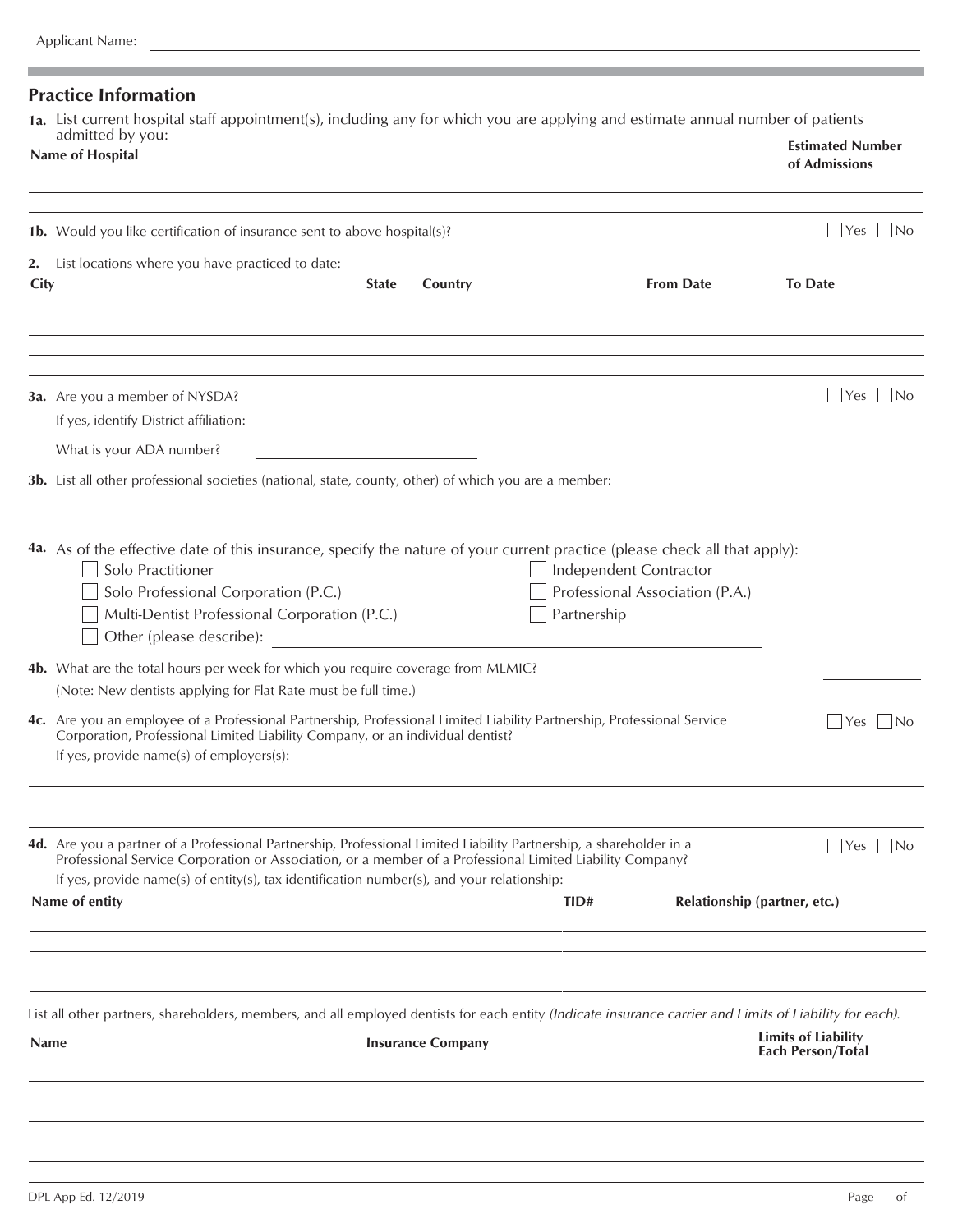### **Practice Information** *(continued)*

#### **5. PLEASE NOTE:** Professional Corporation, Association or Partnership Coverage Information

The individual dentist policy issued by the Company affords coverage to your professional corporation, association or partnership named as a Qualified Professional Entity on your policy without additional premium charge. The professional corporation, association or partnership is not provided separate Limits of Liability, rather it shares the Limits of Liability with all other persons insured under your policy.

**A separate additional set of Limits of Liability, not shared with other insureds, may be available to a professional corporation, association or partnership composed of two or more dentists (not available to a solo corporation) for an additional premium. (Please refer to the Company for information.)**

I have considered the options available to me as described above and *I wish to select the following coverage* for my professional corporation, association or partnership.

Shared Limits of Liability at no additional cost to me.

Additional Limits of Liability for an additional premium (Please contact the Company for information.) A separate application is required.

I certify by checking this box that this is the desire of each member of my professional corporation, association or partnership and will be reflected similarly on their applications for insurance.

**6.** Indicate the percentage of your time involved in the areas of practice shown below (percentages must total 100%):

|     | Specialty Area of Practice    |                                 | $%$ of time   |                 | Specialty Area of Practice |                        | $%$ of time   |
|-----|-------------------------------|---------------------------------|---------------|-----------------|----------------------------|------------------------|---------------|
| (1) | <b>General Dentistry</b>      | Yes   No                        | $\%$          | 8               | Orthodontics               | `No<br>Yes             | $\frac{0}{0}$ |
| (2) | Anesthesiology*               | No<br>Yes                       | $\frac{0}{0}$ |                 | <b>Pediatric Dentistry</b> | No<br>Yes              | $\%$          |
| (3) | <b>Cosmetic Dentistry</b>     | Yes   No                        | $\%$          | 10 <sup>°</sup> | Periodontics               | IN <sub>o</sub><br>Yes | $\frac{0}{0}$ |
| (4) | Endodontics                   | No<br>Yes                       | $\%$          |                 | Prosthodontics             | No.<br>Yes             | $\%$          |
| (5) | Implantology                  | $\overline{\mathsf{No}}$<br>Yes | $\%$          |                 | Public Health              | l No<br>Yes            | $\%$          |
| (6) | Oral or Maxillofacial Surgery | INo<br>Yes                      | $\%$          | 3               | $T.M.D.*$                  | No<br>Yes              | $\frac{0}{0}$ |
|     | Oral Pathology                | No<br>Yes:                      | $\%$          | $ 4\rangle$     | Other* (describe)          | No.<br>res             | $\frac{0}{0}$ |
|     |                               |                                 |               |                 |                            |                        |               |

\* Please explain procedures performed for anesthesiology, T.M.D. and/or Other:

| Practice Specialty Information:<br>a. Do you plan to change your specialty?<br>If yes, please explain:<br>b. Do you extract impacted teeth? | $ Yes $ $ No$        |
|---------------------------------------------------------------------------------------------------------------------------------------------|----------------------|
|                                                                                                                                             |                      |
| If yes, please explain:                                                                                                                     | $ Yes $ $ No$        |
| c. Do you wire jaws closed for weight control?                                                                                              | $Yes \mid \text{No}$ |
| If yes, please explain:                                                                                                                     |                      |
| d. Do you do full mouth rehabilitation solely for cosmetic purposes?<br>If yes, please explain:                                             | Yes<br>l INo         |
|                                                                                                                                             |                      |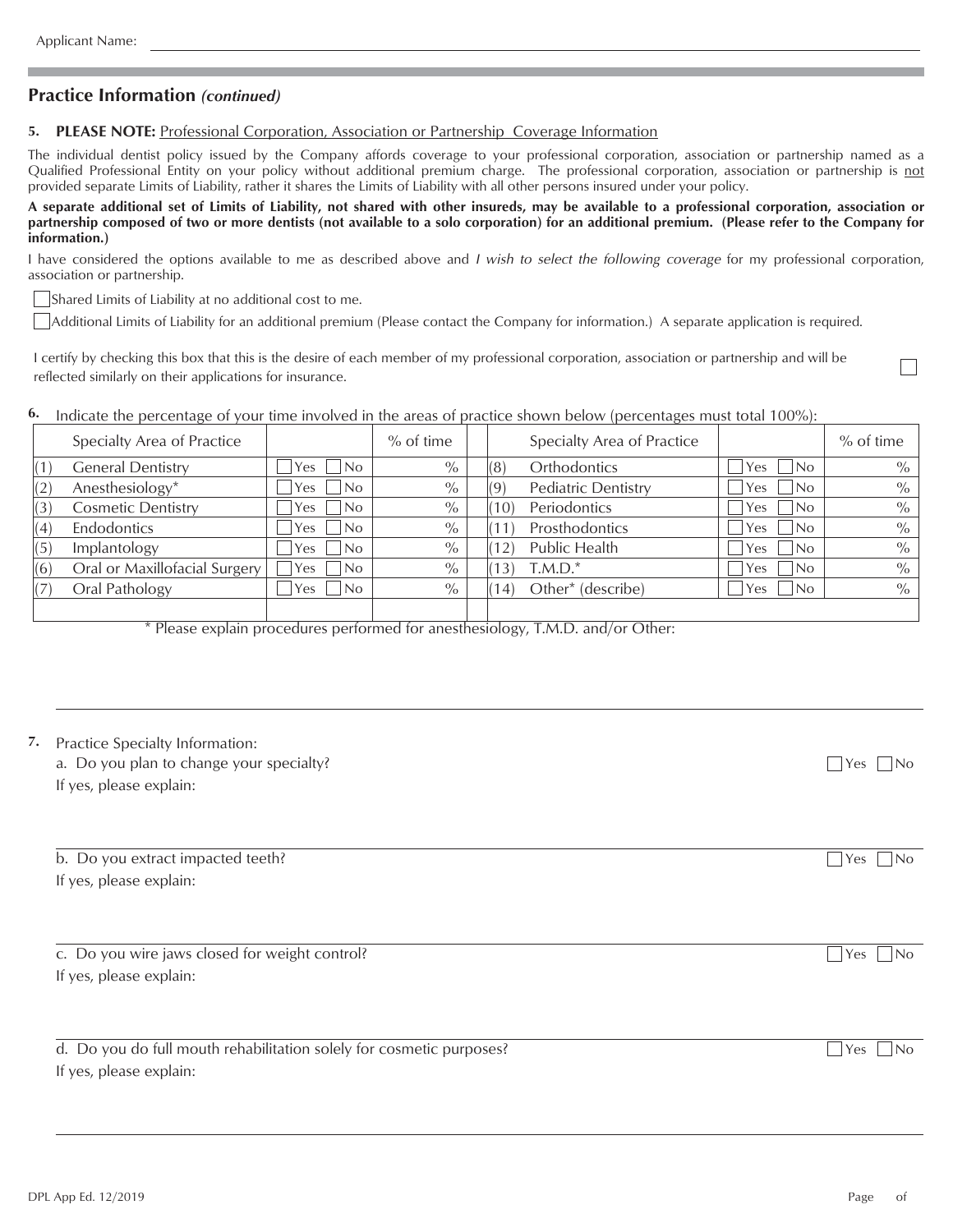### **Practice Information** *(continued)*

|    | e. Do you perform surgical placement of implants?<br>If yes, please complete the following:                                                        | $\forall$ es<br> No |
|----|----------------------------------------------------------------------------------------------------------------------------------------------------|---------------------|
|    | 1). How many implants do you place surgically per month?                                                                                           |                     |
|    | 2). How long have you been surgically placing implants?                                                                                            |                     |
|    | 3). Do you perform implant restoration?                                                                                                            | Yes <br> No         |
|    | If yes, how many per month?                                                                                                                        |                     |
|    | 4). What type of implants do you use?                                                                                                              |                     |
|    | 5). Do you perform bone graft or sinus elevation surgeries?<br>If yes, how many per month?                                                         | Yes    No           |
|    | 6). Please list your training in implant surgery and the year(s) training completed:                                                               |                     |
|    |                                                                                                                                                    |                     |
|    | f. Do you assist oral surgeons in surgery?<br>If yes, please explain:                                                                              | Yes <br> No         |
| 8. | Anesthesia Usage                                                                                                                                   |                     |
|    | a. Do you administer General Anesthesia or Deep Sedation to patients?                                                                              | No<br>Yes           |
|    | If yes, a separate application is also required. Coverage may be provided for an additional premium. Please<br>contact the Company for information |                     |
|    | b. Do any of your employees administer General Anesthesia or Deep Sedation to patients?                                                            | Yes <br> No         |
|    | If yes, please provide name(s):                                                                                                                    |                     |
|    | Name:<br><u> 1989 - Johann Barbara, martxa alemaniar amerikan basar da a</u>                                                                       |                     |
|    | Name:<br>the control of the control of the control of the control of the control of the control of                                                 |                     |
|    | Name:                                                                                                                                              |                     |
|    |                                                                                                                                                    |                     |

For all names listed above, attach copies of certification/license to provide General Anesthesia, and copy of current declarations page from professional liability carrier listing name, policy number, effective dates and limits of coverage.

*(Please note that you will not be covered for your liability arising out of the acts or omissions of an employee(s) who administers General Anesthesia/Deep Sedation to patients, unless that person(s) is properly certified and licensed in NYS to do so, and insured against liability under separate valid and collectible professional liability coverage of at least the same amount as the Limits of Liability of your policy.)*

| c. Do you or any of your employees perform procedures on patients under General Anesthesia or Deep Sedation? $\Box$ Yes $\Box$ No |           |  |
|-----------------------------------------------------------------------------------------------------------------------------------|-----------|--|
| If yes, please indicate number of procedures performed annually: In hospital                                                      | In office |  |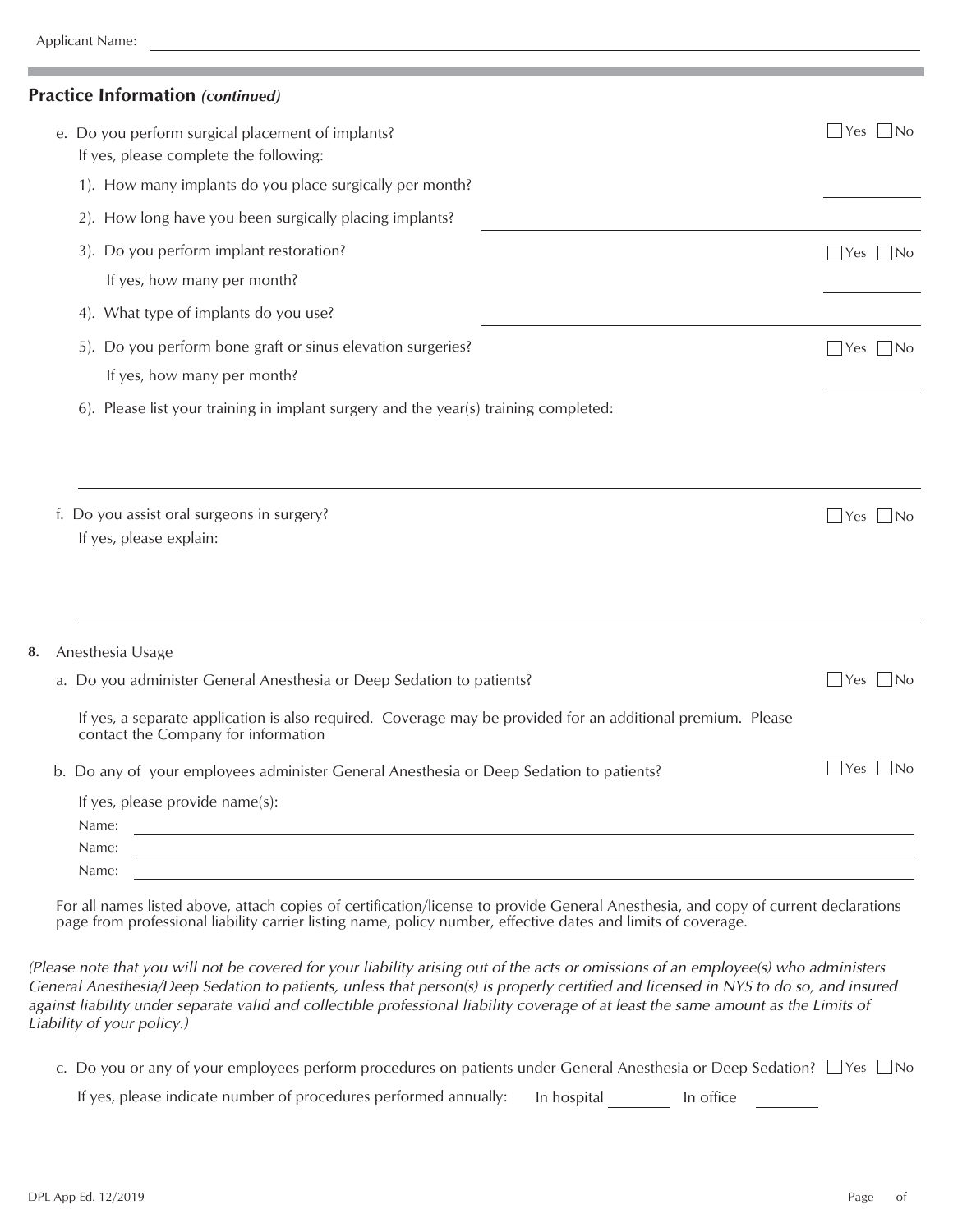### **Practice Information** *(continued)*

| d. Do you administer Conscious (moderate) Sedation?                                 | $ $ $ $ Yes $ $ $ $ No |
|-------------------------------------------------------------------------------------|------------------------|
| e. Do any of your employees administer Conscious (moderate) Sedation?               | Yes    No              |
| If yes, please list name(s) of persons administering Conscious (moderate) Sedation: |                        |
| Name:                                                                               |                        |
| Name:                                                                               |                        |
| Name:                                                                               |                        |

For all names listed above, please attach copies of current NYS certification to provide Conscious (moderate) Sedation, and copy of current declarations page from professional liability carrier listing name, policy number, effective dates and limits of coverage.

f. If you answered yes to 8d. and/or 8e., please answer the following:

|  | 1) Percentage of patients who receive Conscious (moderate) Sedation |  |  |
|--|---------------------------------------------------------------------|--|--|
|--|---------------------------------------------------------------------|--|--|

2) Types of Conscious (moderate) Sedation *(Percentages must total 100%)*

| a)            | Intramuscular          | $\frac{0}{0}$ |
|---------------|------------------------|---------------|
| $\mathbf{b}$  | Intravenous/parenteral | $\frac{0}{0}$ |
| $\mathcal{C}$ | Nitrous oxide          | $\frac{0}{0}$ |
| $\mathbf{d}$  | Enteral                | $\frac{0}{0}$ |
| $\Theta$      | Combination of above   | $\frac{0}{0}$ |

3) As respects to intramuscular and intravenous sedation, please provide estimated number of patients administered to annually:

|                                      | Intramuscular | Intravenous     |
|--------------------------------------|---------------|-----------------|
|                                      | Sedation      | <b>Sedation</b> |
| a) number of patients in your office |               |                 |
| b) number of patients in a hospital  |               |                 |

**9.** Indicate the number of professional employees or independent contractors, other than yourself, that you have in your practice. If None, state "NONE"

| Category |                                                    | No. of    | No. of Independent |
|----------|----------------------------------------------------|-----------|--------------------|
|          |                                                    | Employees | Contractors        |
|          | a) Oral Maxillofacial Surgeons                     |           |                    |
|          | b) Dentists Using General Anesthesia/Deep Sedation |           |                    |
|          | c) Dentists Using Conscious (moderate) Sedation    |           |                    |
|          | d) Dentists - All Others                           |           |                    |
|          | e) Dental Assistants                               |           |                    |
|          | f) Nurse Anesthetists                              |           |                    |
|          | g) Dental Hygienists                               |           |                    |
|          | h) Technicians - X-Ray                             |           |                    |
| i)       | Other (describe below)                             |           |                    |
|          | Describe Other:                                    |           |                    |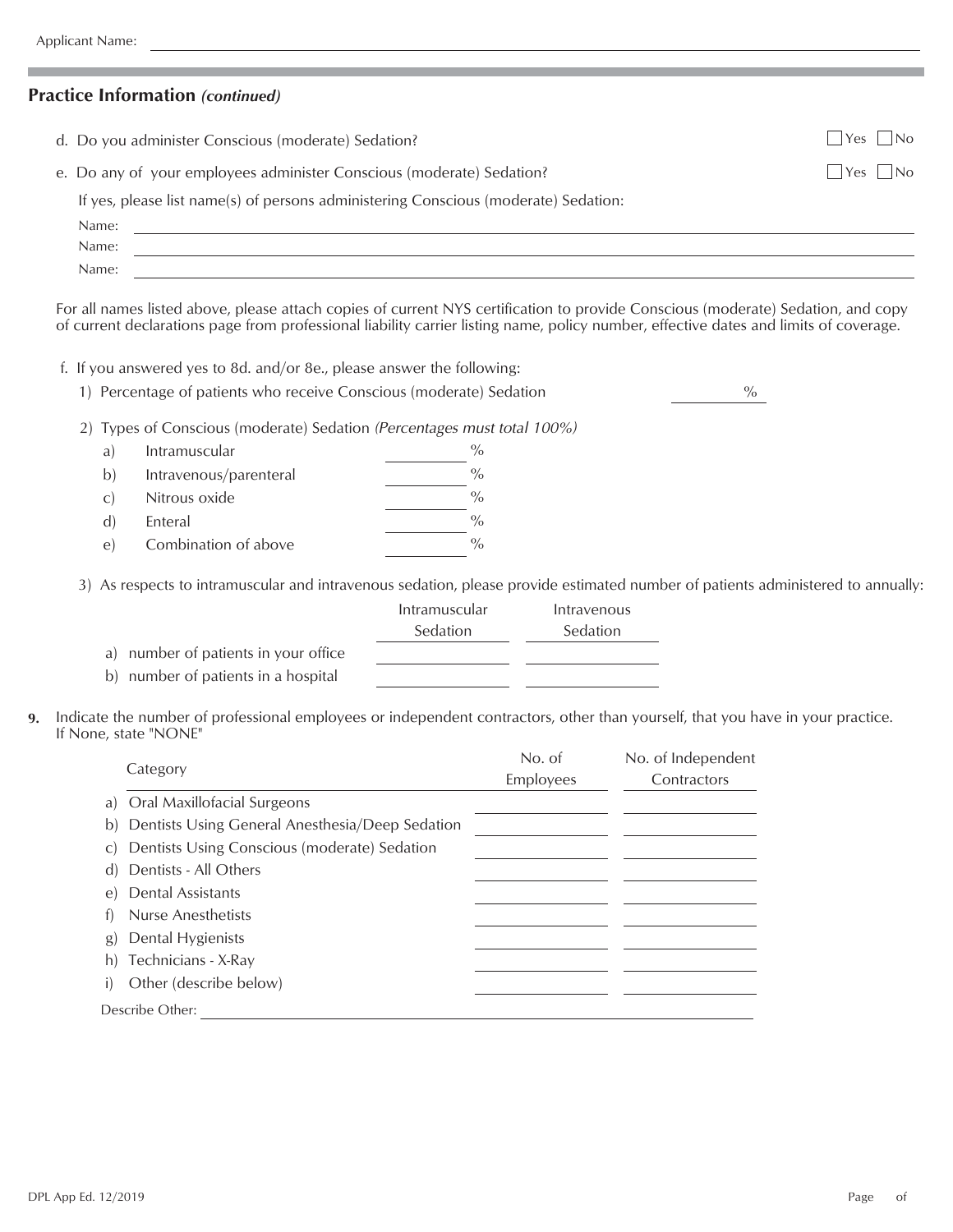ī

## **Underwriting Information**

| 1. | Do you teach in or are you associated with a dental school?                                                                                                                                                                                                                | $ Yes $ $ No$ |       |
|----|----------------------------------------------------------------------------------------------------------------------------------------------------------------------------------------------------------------------------------------------------------------------------|---------------|-------|
|    | If yes, indicate name of school:                                                                                                                                                                                                                                           |               |       |
| 2. | Do you own or operate any hospital, sanitarium, dispensary, clinic with bed and board facilities, nursing home, laboratory,<br>or other business enterprise?                                                                                                               | Yes           | INo   |
|    | (Please note that you will not be covered for your liability as the owner, director, trustee, proprietor, superintendent, or officer of any hospital,<br>sanitarium, dispensary, clinic, nursing home, laboratory, or any other business enterprise. See policy exclusion) |               |       |
| 3. | Have you signed or will you sign any contract or agreement to assume the liability of others?                                                                                                                                                                              | l Yes         | No    |
|    | (Please note that the coverage afforded for the liability of others which you have assumed under a contract agreement is limited.                                                                                                                                          |               |       |
|    | See policy exclusion)                                                                                                                                                                                                                                                      |               |       |
|    | IF YOU ANSWER "YES" TO ANY OF THE FOLLOWING QUESTIONS (4 through 11), PLEASE PROVIDE DETAILS IN THE SPACE PROVIDED<br>AFTER EACH QUESTION.                                                                                                                                 |               |       |
| 4. | Have you ever been convicted of a criminal offense other than a motor vehicle violation?<br>If yes, please describe:                                                                                                                                                       | $ Yes $ $ No$ |       |
| 5. | Have you ever had any state professional license or license to prescribe or dispense narcotics refused, suspended,<br>revoked, renewal refused or accepted only on special terms, or have you ever voluntarily surrendered same?<br>If yes, please describe:               | Yes    No     |       |
| 6. | Have you ever been denied a professional license, certification by a Specialty Board or membership in any<br>professional society or association?<br>If yes, please describe:                                                                                              | $\rfloor$ Yes | . INo |
| 7. | Has any hospital or other health care facility ever restricted, suspended or revoked your privileges, or placed<br>you on probation?<br>If yes, please describe:                                                                                                           | Yes           | . INo |
| 8. | Have you been investigated by any government agency, including a State Board?<br>If yes, please describe:                                                                                                                                                                  | Yes           |       |
|    | Have you ever voluntarily surrendered your hospital or other health care facility privileges, narcotics or professional $\Box$ Yes $\Box$ No<br>license to avoid suspension, restriction, probation or revocation?<br>If yes, please describe:                             |               |       |
|    | 10. Has any insurance company ever declined your application, canceled, refused to renew, restricted coverage or<br>offered professional liability insurance to you with a deductible or at higher than regular rates?<br>If yes, please describe:                         | Yes    No     |       |
|    | 11. Have you ever practiced without insurance?<br>If yes, please describe:                                                                                                                                                                                                 | l Yes         | l No  |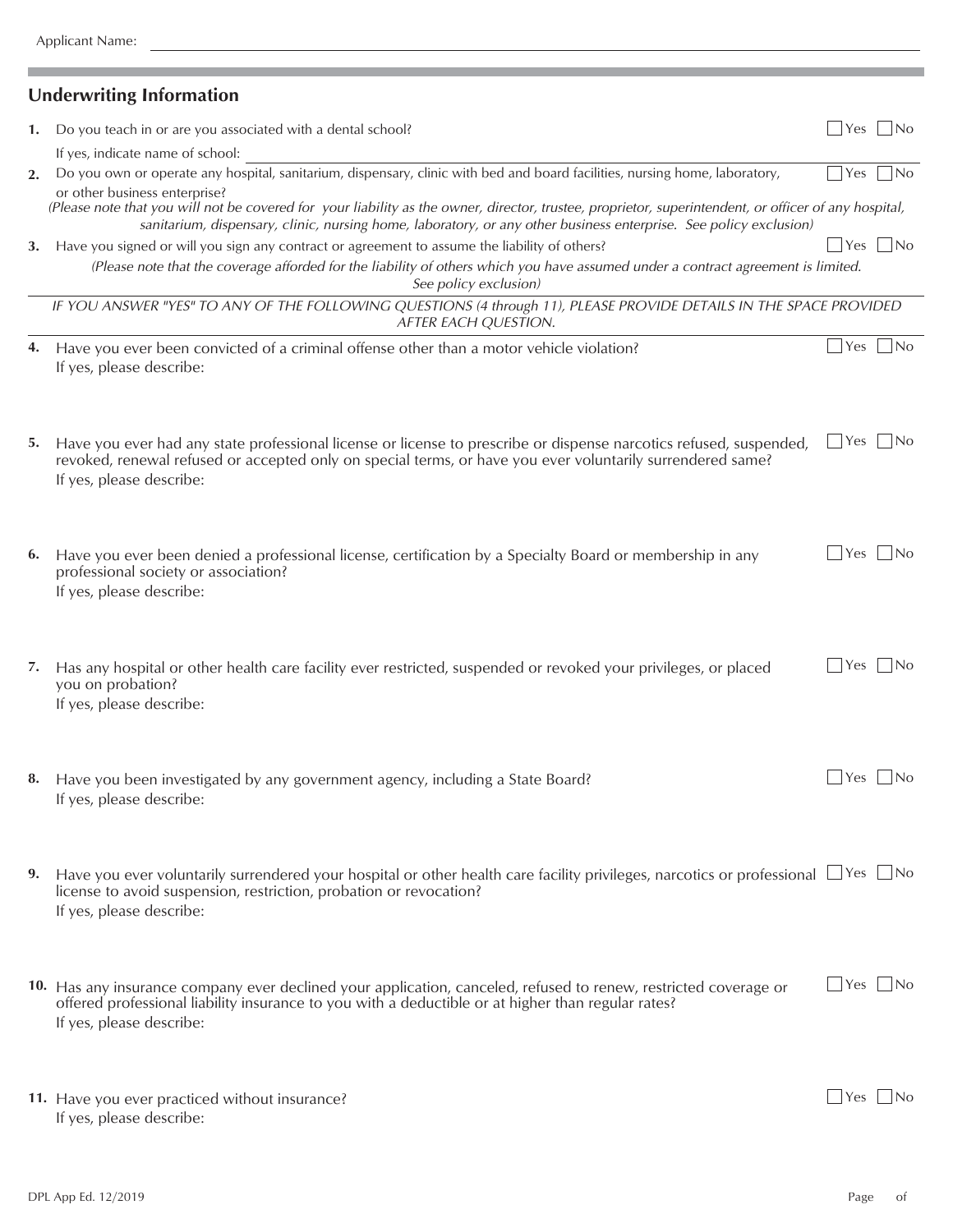### **Loss Information - Claims/Suits**

**1.** Do you have any claims/suits that have been reported to any previous insurance carrier(s)?  $\Box$  Yes  $\Box$  No

If yes, list ALL malpractice claims or suits asserted against you, and attach copy of claims loss history from your carrier(s).

(a) Include any claims/suits that have been closed with or without payment; and

(b) any claims/suits that are currently pending.

Do not include any claims/suits that occurred during an internship, residency or fellowship.

|                                                   |                                                   |                          | <b>If Closed</b>   |                                             |                          |                      |
|---------------------------------------------------|---------------------------------------------------|--------------------------|--------------------|---------------------------------------------|--------------------------|----------------------|
| <b>Incident Date</b>                              | <b>Report Date</b>                                | <b>Status</b>            | <b>Date Closed</b> | <b>Amount Paid On</b><br><b>Your Behalf</b> | <b>Insurance Carrier</b> | <b>Claimant Name</b> |
|                                                   |                                                   | Pending<br>$\Box$ Closed |                    |                                             |                          |                      |
|                                                   | Briefly describe allegations<br>& care/treatment: |                          |                    |                                             |                          |                      |
|                                                   |                                                   | Pending<br>Closed        |                    |                                             |                          |                      |
|                                                   | Briefly describe allegations<br>& care/treatment: |                          |                    |                                             |                          |                      |
|                                                   |                                                   | Pending<br>П<br>Closed   |                    |                                             |                          |                      |
|                                                   | Briefly describe allegations<br>& care/treatment: |                          |                    |                                             |                          |                      |
|                                                   |                                                   | Pending<br>$\Box$ Closed |                    |                                             |                          |                      |
|                                                   | Briefly describe allegations<br>& care/treatment: |                          |                    |                                             |                          |                      |
|                                                   |                                                   | $\Box$ Pending<br>Closed |                    |                                             |                          |                      |
| Briefly describe allegations<br>& care/treatment: |                                                   |                          |                    |                                             |                          |                      |

See addendum for additional claims.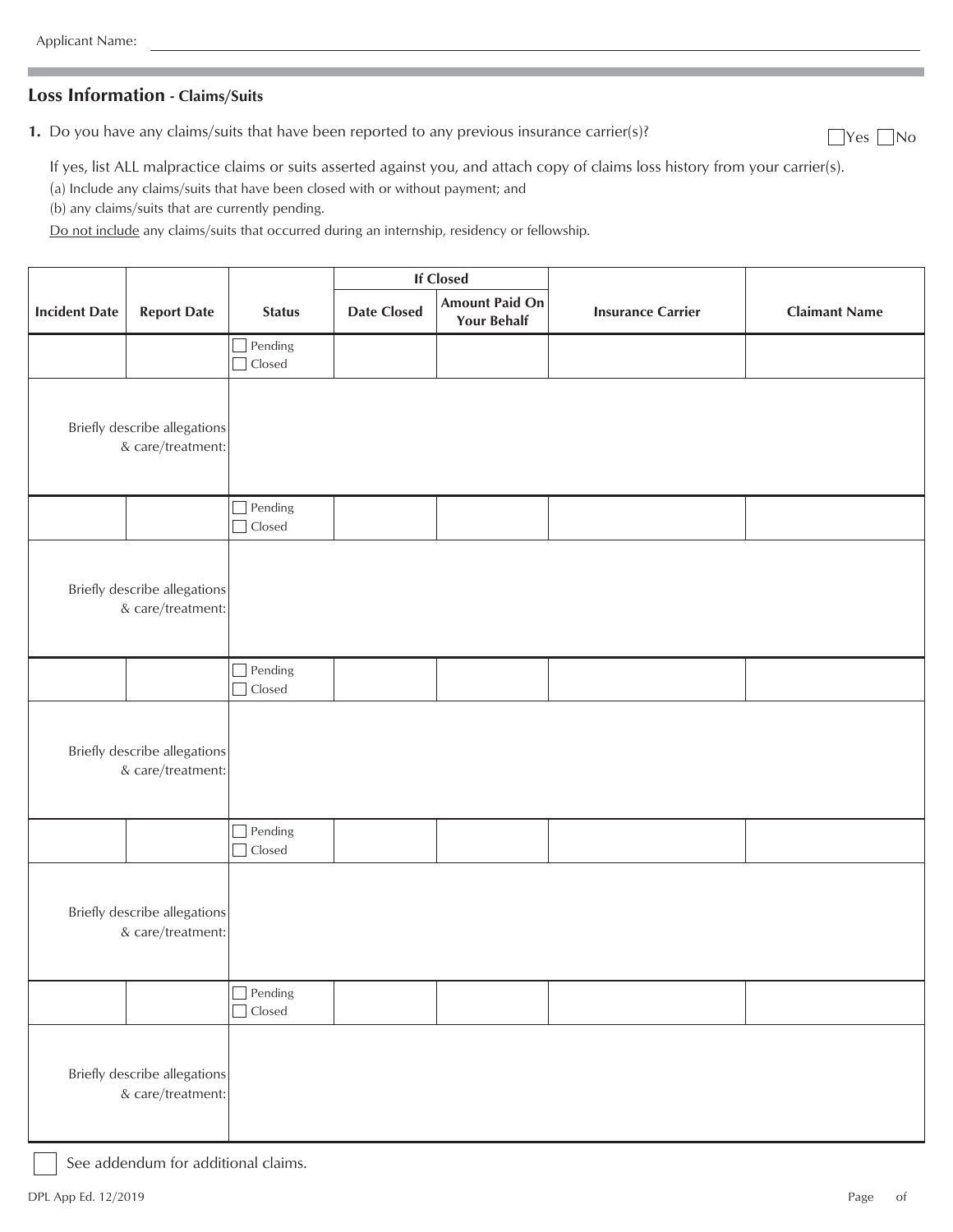## **Loss Information - Claims/Suits** *(continued)*

|                      |                                                   |                                    |                    | <b>If Closed</b>                            |                          |                      |
|----------------------|---------------------------------------------------|------------------------------------|--------------------|---------------------------------------------|--------------------------|----------------------|
| <b>Incident Date</b> | <b>Report Date</b>                                | <b>Status</b>                      | <b>Date Closed</b> | <b>Amount Paid On</b><br><b>Your Behalf</b> | <b>Insurance Carrier</b> | <b>Claimant Name</b> |
|                      |                                                   | Pending<br>$\Box$<br>$\Box$ Closed |                    |                                             |                          |                      |
|                      | Briefly describe allegations<br>& care/treatment: |                                    |                    |                                             |                          |                      |
|                      |                                                   | $\Box$ Pending<br>Closed<br>$\Box$ |                    |                                             |                          |                      |
|                      | Briefly describe allegations<br>& care/treatment: |                                    |                    |                                             |                          |                      |
|                      |                                                   | Pending<br>Г<br>Closed<br>$\Box$   |                    |                                             |                          |                      |
|                      | Briefly describe allegations<br>& care/treatment: |                                    |                    |                                             |                          |                      |
|                      |                                                   | Pending<br>$\Box$ Closed           |                    |                                             |                          |                      |
|                      | Briefly describe allegations<br>& care/treatment: |                                    |                    |                                             |                          |                      |
|                      |                                                   | Pending<br>$\Box$<br>$\Box$ Closed |                    |                                             |                          |                      |
|                      | Briefly describe allegations<br>& care/treatment: |                                    |                    |                                             |                          |                      |
|                      |                                                   | Pending<br>Closed<br>П             |                    |                                             |                          |                      |
|                      | Briefly describe allegations<br>& care/treatment: |                                    |                    |                                             |                          |                      |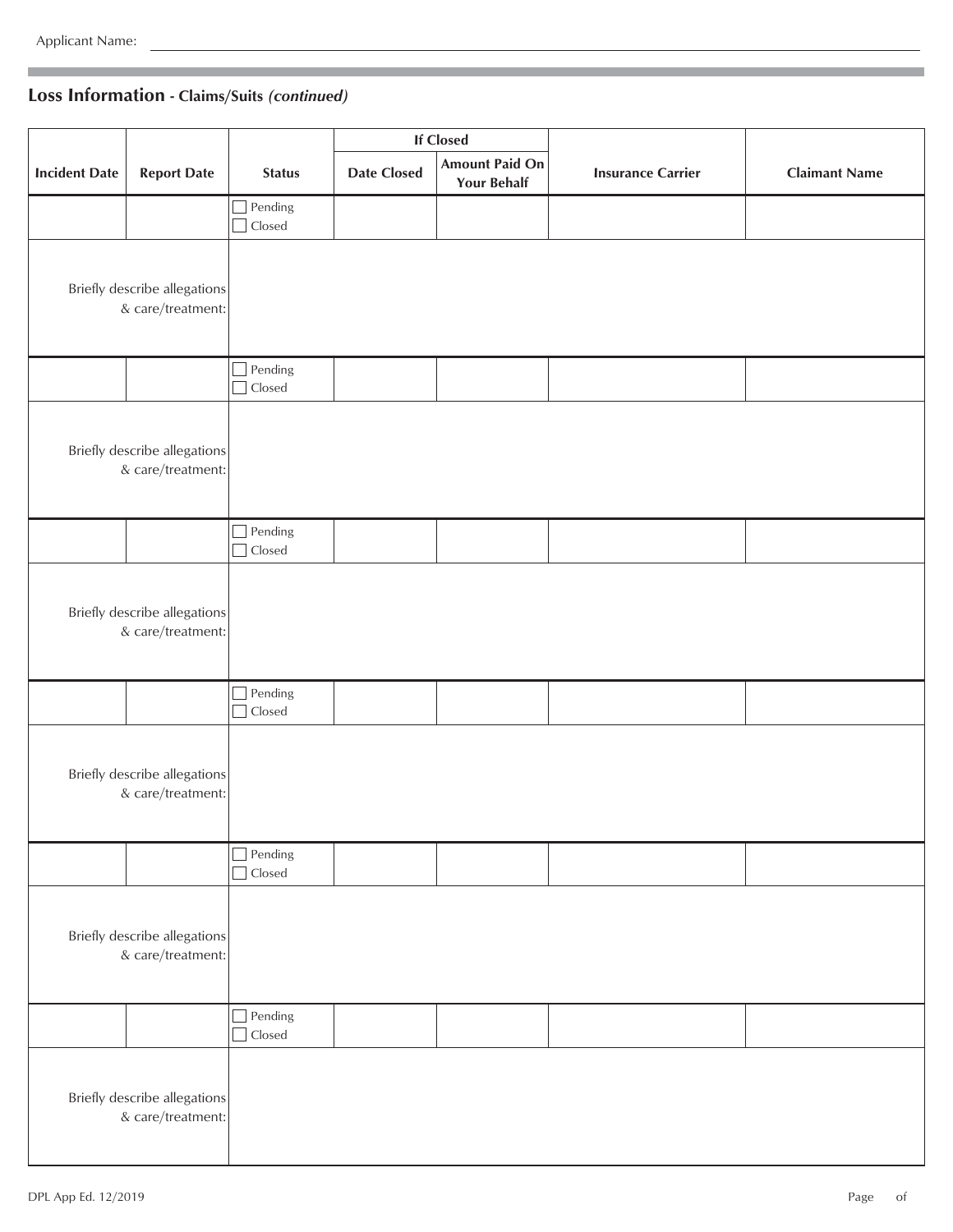### **Loss Information - Incidents/Events**

**2.** Are you aware of any incident(s) or event(s) that may or will result in a Claim or Suit against you or your associate(s)?  $\Box$  Yes  $\Box$  No

This will include situations such as a request for one of your patient records or any unanticipated material complication(s) related to professional services provided by you.

If the incident/event was reported to your prior insurance carrier, list carrier name in the space provided.

Do not include any incident(s)/event(s) that occurred during an internship, residency or fellowship.

| <b>Incident Date</b>       | <b>Report Date</b><br>If Carrier Notified | <b>Insurance Carrier</b> | <b>Claimant Name</b> |
|----------------------------|-------------------------------------------|--------------------------|----------------------|
|                            |                                           |                          |                      |
| Briefly describe incident: |                                           |                          |                      |
|                            |                                           |                          |                      |
| Briefly describe incident: |                                           |                          |                      |
|                            |                                           |                          |                      |
| Briefly describe incident: |                                           |                          |                      |

See addendum for additional incidents.

### **New York State Insurance Regulation Declares That:**

"Any person who knowingly and with intent to defraud any insurance company or other person files an application for insurance or statement of claim containing any materially false information, or conceals for the purpose of misleading, information concerning any fact material thereto, commits a fraudulent insurance act, which is a crime, and shall also be subject to a civil penalty not to exceed five thousand dollars and the stated value of the claim for each such violation."

### **Release of Information**

I hereby authorize MLMIC to obtain full information from any insurance company or from any person with respect to me or my dental practice, including but not limited to, any claim or suit or incident pertaining to professional acts or omissions asserted against me and/or my partnership or professional corporation. I expressly release and discharge from liability any insurance company or persons providing such information. I further authorize that a photocopy of this release be accepted with the same authority as the original.

Date Signature of Insured Submitter Signature of Submitter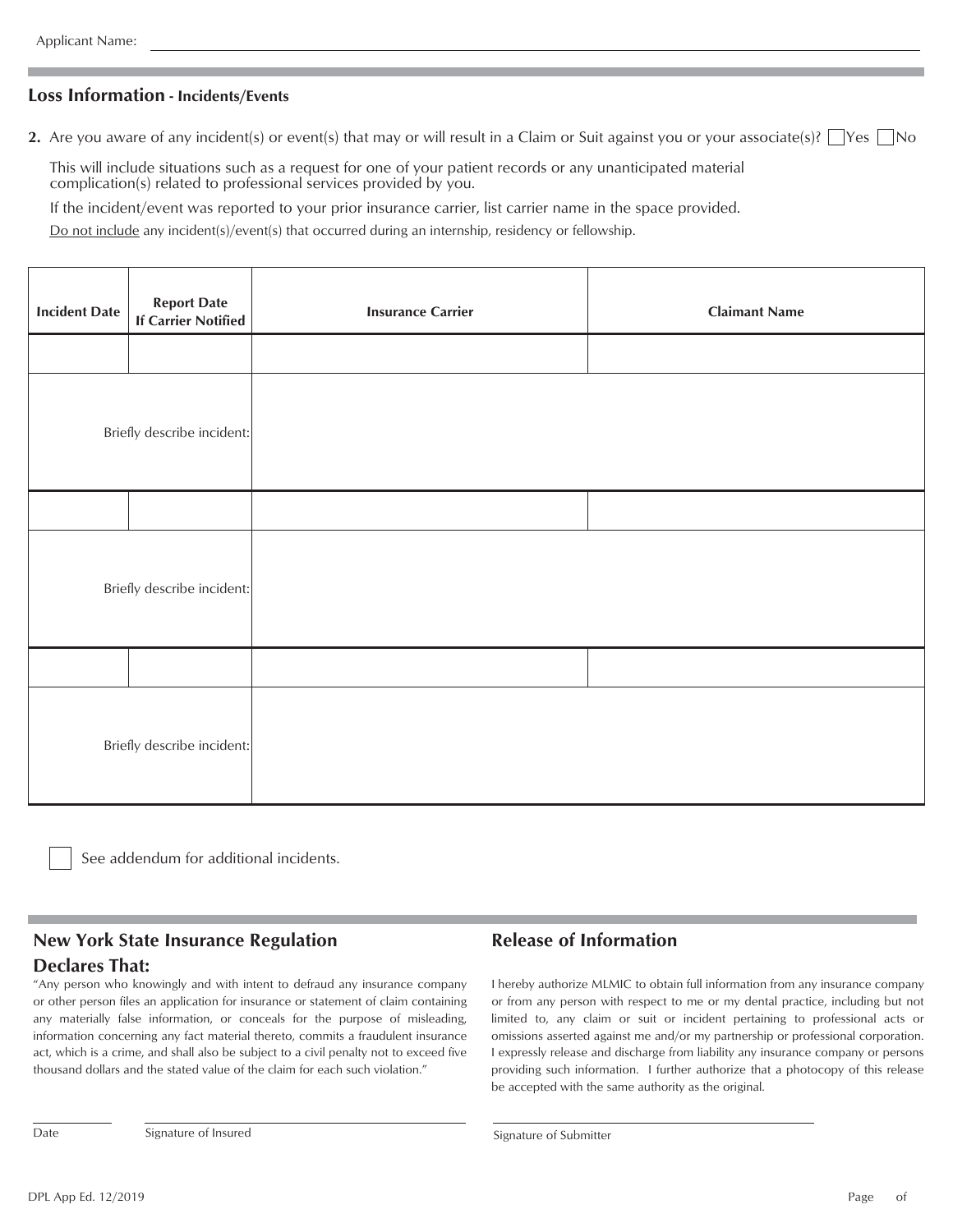## **Loss Information - Incidents/Events** *(continued)*

| <b>Incident Date</b> | <b>Report Date</b><br><b>If Carrier Notified</b> | <b>Insurance Carrier</b> | <b>Claimant Name</b> |
|----------------------|--------------------------------------------------|--------------------------|----------------------|
|                      |                                                  |                          |                      |
|                      | Briefly describe incident:                       |                          |                      |
|                      |                                                  |                          |                      |
|                      | Briefly describe incident:                       |                          |                      |
|                      |                                                  |                          |                      |
|                      | Briefly describe incident:                       |                          |                      |
|                      |                                                  |                          |                      |
|                      | Briefly describe incident:                       |                          |                      |
|                      |                                                  |                          |                      |
|                      | Briefly describe incident:                       |                          |                      |
|                      |                                                  |                          |                      |
|                      | Briefly describe incident:                       |                          |                      |